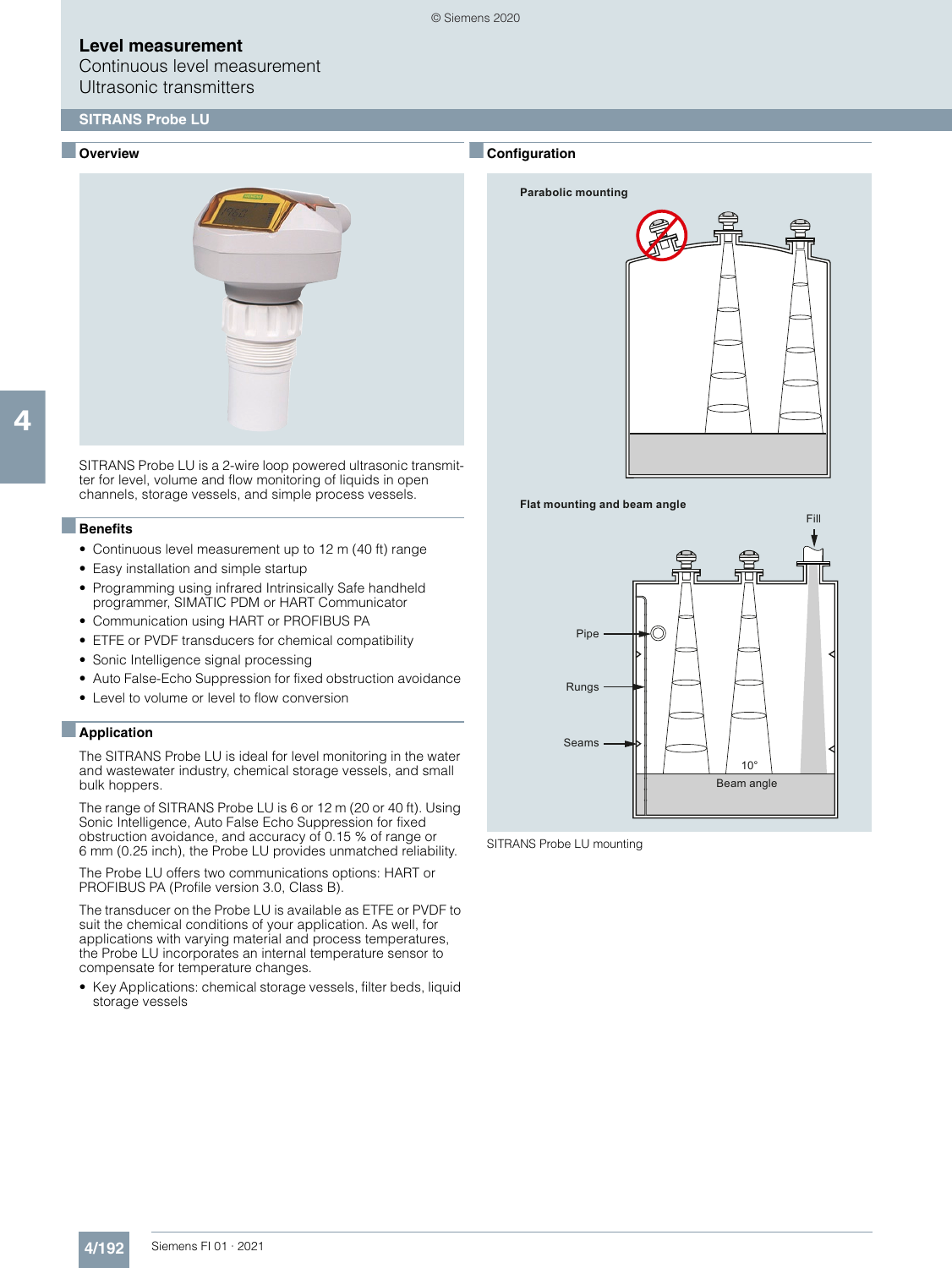Continuous level measurement Ultrasonic transmitters

**SITRANS Probe LU**

# ■**Technical specifications**

| Mode of operation                                                                                                                                                             |                                                                                                                            |
|-------------------------------------------------------------------------------------------------------------------------------------------------------------------------------|----------------------------------------------------------------------------------------------------------------------------|
| Measuring principle                                                                                                                                                           | Ultrasonic level measurement                                                                                               |
| Typical application                                                                                                                                                           | Level measurement in storage<br>vessels and simple process vessels                                                         |
| Inputs                                                                                                                                                                        |                                                                                                                            |
| Measuring range<br>$\bullet$ 6 m (20 ft) model<br>$\bullet$ 12 m (40 ft) model                                                                                                | $0.256$ m (10 inch  20 ft)<br>$0.2512$ m (10 inch  40 ft)                                                                  |
| Frequency                                                                                                                                                                     | 54 kHz                                                                                                                     |
| Outputs                                                                                                                                                                       |                                                                                                                            |
| mA/HART<br>• Range<br>• Accuracy                                                                                                                                              | 4  20 mA<br>$± 0.02$ mA                                                                                                    |
| PROFIBUS PA                                                                                                                                                                   | Profile 3, Class B                                                                                                         |
| Performance                                                                                                                                                                   |                                                                                                                            |
| Resolution                                                                                                                                                                    | $\leq$ 3 mm (0.12 inch)                                                                                                    |
| Accuracy                                                                                                                                                                      | $\pm$ the greater of 0.15 % of range or<br>6 mm (0.24 inch)                                                                |
| Repeatability                                                                                                                                                                 | $\leq$ 3 mm (0.12 inch)                                                                                                    |
| <b>Blanking distance</b>                                                                                                                                                      | $0.25$ m (10 inch)                                                                                                         |
| Update time<br>• 4/20 mA/HART version<br>· PROFIBUS version                                                                                                                   | $\leq 5$ s<br>$\leq$ 5 s at 4 mA<br>$\leq$ 4 s at 15 mA current loop                                                       |
| Temperature compensation                                                                                                                                                      | Built-in to compensate over<br>temperature range                                                                           |
| Beam angle                                                                                                                                                                    | $10^{\circ}$                                                                                                               |
| <b>Rated operating conditions</b>                                                                                                                                             |                                                                                                                            |
| Ambient conditions<br>• Location<br>• Ambient temperature<br>• Storage temperature<br>• Relative humidity/ingress protection<br>• Installation category<br>• Pollution degree | Indoor/outdoor<br>$-40$ $+80$ °C ( $-40$ $+176$ °F)<br>$-40$ $+80$ °C ( $-40$ $+176$ °F)<br>Suitable for outdoor<br>L<br>4 |
| Medium conditions<br>• Temperature at flange or threads<br>• Pressure (vessel)                                                                                                | $-40+85$ °C (-40  +185 °F)<br>0.5 bar g (7.25 psi g)                                                                       |
| Design                                                                                                                                                                        |                                                                                                                            |
| Material (enclosure)                                                                                                                                                          | PBT (Polybutylene Terephthalate)                                                                                           |
| Degree of protection                                                                                                                                                          | Type 4X/NEMA 4X, Type 6/NEMA<br>6/IP67/IP68 enclosure                                                                      |
| Weight                                                                                                                                                                        | 2.1 kg (4.6 lb)                                                                                                            |
| Cable inlet                                                                                                                                                                   | $2 \times M20 \times 1.5$ cable gland or<br>2 x 1/2" NPT thread or 1 x M20 x 1.5<br>and $1 \times \frac{1}{2}$ NPT         |
| Material (transducer)                                                                                                                                                         | Buna-N seal with ETFE<br>(Ethylene Tetrafluoroethylene) or<br>PVDF (Polyvinylidene Fluoride)                               |

| <b>Process connection</b>                                          |                                                                                                                                |  |  |
|--------------------------------------------------------------------|--------------------------------------------------------------------------------------------------------------------------------|--|--|
| Threaded connection                                                | 2" NPT [(Taper), ANSI/ASME B1.20.1]<br>R 2" [(BSPT), EN 10226]                                                                 |  |  |
|                                                                    | or                                                                                                                             |  |  |
|                                                                    | G 2" ((BSPP), EN ISO 228-1)                                                                                                    |  |  |
| Flange connection                                                  | 3 inch (80 mm) universal flange                                                                                                |  |  |
| Other connection                                                   | FMS 200 mounting bracket (see page<br>5/189) or customer supplied mount                                                        |  |  |
| <b>Display and Controls</b>                                        |                                                                                                                                |  |  |
| Interface                                                          | Local: LCD display with bar graph<br>Remote: Available via HART or<br><b>PROFIBUS PA</b>                                       |  |  |
| Configuration                                                      | Using Siemens SIMATIC PDM (PC) or<br>HART handheld communicator or<br>Siemens infrared handheld<br>programmer                  |  |  |
| Memory                                                             | Non-volatile EEPROM                                                                                                            |  |  |
| <b>Power supply</b>                                                |                                                                                                                                |  |  |
| 4  20 mA/HART                                                      | Nominal 24 V DC with 550 $\Omega$ maxi-<br>mum; maximum 30 V DC 4  20 mA                                                       |  |  |
| PROFIBUS PA                                                        | 12, 13, 15, or 20 mA depending on<br>programming (General Purpose or<br>Intrinsically Safe version)                            |  |  |
|                                                                    | per IEC 61158-2                                                                                                                |  |  |
| <b>Certificates and Approvals</b>                                  |                                                                                                                                |  |  |
| General                                                            | CSA <sub>US/C</sub> , FM, CE, RCM                                                                                              |  |  |
| Marine (only applies to HART<br>communication option)              | • Lloyd's Register of Shipping<br>• ABS Type Approval                                                                          |  |  |
| Hazardous                                                          |                                                                                                                                |  |  |
| • Intrinsically Safe (Europe)<br>• Intrinsically Safe (USA/Canada) | ATEX II 1G Ex ia IIC T4 Ga<br>CSA/FM, Class I, Div. 1, Groups A, B,<br>C, D; Class II, Div. 1, Groups E, F, G;<br>Class III T4 |  |  |
| • Intrinsically Safe (International)                               | SIR 13.0008X Ex ia IIC T4 Ga                                                                                                   |  |  |
| • Intrinsically Safe (Brazil)<br>• Non-incendive (USA)             | INMETRO Ex ia IIC T4 Ga<br>FM Class I, Div. 2, Groups A, B, C, D<br><b>T4</b>                                                  |  |  |
| <b>Handheld Programmer</b>                                         |                                                                                                                                |  |  |
| Intrinsically Safe Siemens handheld<br>programmer                  | Infrared receiver                                                                                                              |  |  |
| • Approvals for handheld programmer                                | ATEX II 1GD / IECEx SIR 09.0073<br>Ex ia IIC T4 Ga                                                                             |  |  |
|                                                                    | Ex iaD 20 T135 °C                                                                                                              |  |  |
|                                                                    | FM/CSA Class I, II, III, Div. 1,<br>Groups A, B, C, D, E, F, G T6                                                              |  |  |
| Ambient temperature                                                | -20  50 °C (-5  122 °F)                                                                                                        |  |  |
| Interface                                                          | Proprietary infrared pulse signal                                                                                              |  |  |
| Power                                                              | 3 V lithium battery (non-replaceable)                                                                                          |  |  |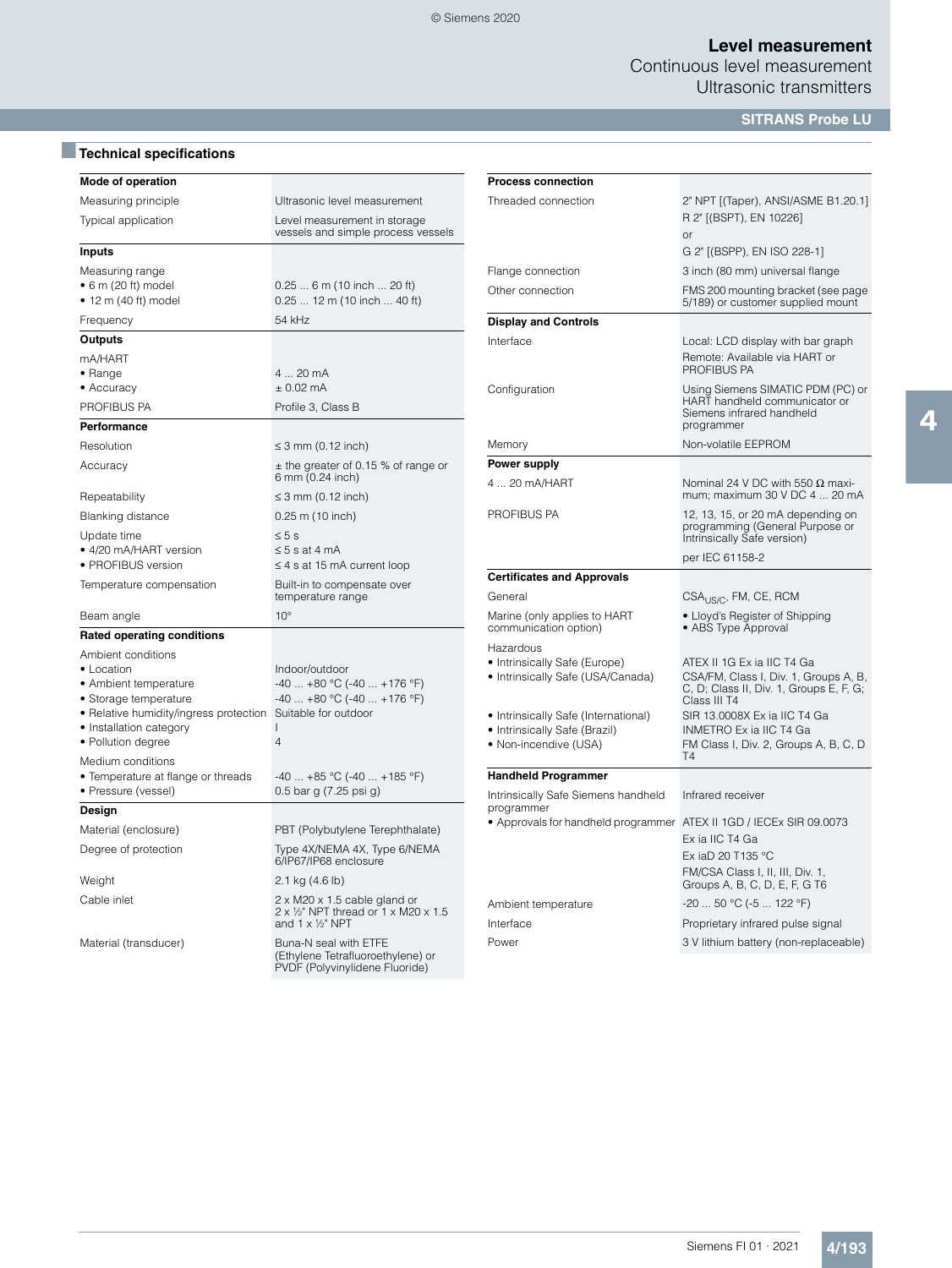Continuous level measurement Ultrasonic transmitters

| Selection and ordering data                                                                                                                                                                           | Article No.         |                     |                                                                                                                                                         | Order code  |
|-------------------------------------------------------------------------------------------------------------------------------------------------------------------------------------------------------|---------------------|---------------------|---------------------------------------------------------------------------------------------------------------------------------------------------------|-------------|
| SITRANS Probe LU Ultrasonic level transmitter 7                                                                                                                                                       | 7ML5221-            |                     | <b>Further designs</b>                                                                                                                                  |             |
| Continuous, non-contact, up to 12 m (40 ft) range.<br>Monitors level and volume in liquids and slurries.<br>With optional PROFIBUS PA.                                                                | T 1 1 1 1           |                     | Please add "-Z" to Article No.<br>and specify Order code(s).                                                                                            |             |
| ○ Click on the Article No. for the online<br>configuration in the PIA Life Cycle Portal.                                                                                                              |                     |                     | Stainless steel tag [69 x 50 mm (2.71 x 1.97 inch)]:<br>Measuring-point number/identification<br>(max. 27 characters) specify in plain text             | <b>Y15</b>  |
| <b>Enclosure/Cable Inlet</b>                                                                                                                                                                          |                     |                     | <b>Operating Instructions for HART/mA device</b>                                                                                                        |             |
| Plastic (PBT), 1 x M20 x 1.5 and 1 x 1/2" NPT<br>(no cable glands supplied)<br>Plastic (PBT), 2 x M20 x 1.5 (includes                                                                                 | $\bf{0}$<br>1       |                     | All literature is available to download for free, in a<br>range of languages, at                                                                        |             |
| 1 general purpose cable gland: 7ML1930-1AM)                                                                                                                                                           |                     |                     | http://www.siemens.com/processinstrumentation/documentation.                                                                                            |             |
| Plastic (PBT), 2 x 1/2" NPT<br>(no cable glands supplied)                                                                                                                                             | $\overline{2}$      |                     | <b>Accessories</b>                                                                                                                                      | Article No. |
|                                                                                                                                                                                                       |                     |                     | Handheld programmer, Intrinsically Safe, EEx ia                                                                                                         | 7ML5830-2AH |
| Range/Transducer material<br>6 m (20 ft), ETFE                                                                                                                                                        | A                   |                     | Handheld programmer, General Purpose approvals                                                                                                          | A5E36563512 |
| 6 m (20 ft), PVDF Copolymer<br>12 m (40 ft), ETFE                                                                                                                                                     | B<br>C              |                     | Handheld programmer, Infrared, Intrinsically Safe,<br>PROFIBUS PA                                                                                       | 7ML5830-2AJ |
| 12 m (40 ft), PVDF Copolymer<br><b>Process connection</b>                                                                                                                                             | D                   |                     | HART modem/USB<br>(for use with a PC and SIMATIC PDM)                                                                                                   | 7MF4997-1DB |
| 2" NPT [(Taper), ANSI/ASME B1.20.1]                                                                                                                                                                   | A                   |                     | 2" BSP nylon plastic locknut                                                                                                                            | 7ML1830-1DQ |
| R 2" [(BSPT), EN 10226]                                                                                                                                                                               | B<br>$\mathbf{c}$   |                     | 2" NPT nylon plastic locknut                                                                                                                            | 7ML1830-1DT |
| G 2" [(BSPP), EN ISO 228-1]<br><b>Communication/Output</b>                                                                                                                                            |                     |                     | 3" ASME, DN 65 PN 10, JIS 10K 3B ETFE<br>Flange adapter for 2" NPT                                                                                      | 7ML1830-1BT |
| 4  20 mA, HART<br>PROFIBUS PA                                                                                                                                                                         | 1<br>$\overline{2}$ |                     | 3" ASME, DN 65 PN 10, JIS 10K 3B ETFE<br>Flange adapter for 2" BSPT                                                                                     | 7ML1830-1BU |
| <b>Approvals</b><br>General Purpose, FM, CSA <sub>US/C</sub> , CE, RCM, KCC                                                                                                                           |                     | $\blacksquare$      | One General Purpose polymeric cable gland<br>M20 x 1.5, rated for -20  +80 °C (-4  +176 °F)                                                             | 7ML1930-1AM |
| Non-incendive, FM Class I, Div. 2,<br>Groups A, B, C, D $T5^{1}$<br>Intrinsically Safe, CSA/FM Class I, Div. 1,<br>Groups A, B, C, D; Class II, Div. 1, Groups E, F, G;<br>Class III T4 <sup>2)</sup> |                     | $\overline{4}$<br>5 | One metallic cable gland M20 x 1.5,<br>rated -40  +80 °C (-40  +176 °F) for<br>General Purpose or ATEX EEx e installations<br>(available for HART only) | 7ML1930-1AP |
| Intrinsically Safe ATEX 1G/IECEx/INMETRO<br>Ex ia IIC T4 Ga, RCM, KCC <sup>2)</sup><br>Intrinsically Safe ATEX 1G/IECEx/INMETRO                                                                       |                     | 6<br>$\overline{7}$ | One metallic cable gland M20 x 1.5,<br>rated -40 $\dots$ +80 °C (-40 $\dots$ +176 °F) with integrated<br>shield connection (available for PROFIBUS PA)  | 7ML1930-1AQ |
| Ex ia IIC T4 Ga, RCM, KCC <sup>3)</sup>                                                                                                                                                               |                     |                     | Universal box bracket, FMS-200                                                                                                                          | 7ML1830-1BK |
| Intrinsically safe, CSA/FM Class I, Div. 1,<br>Groups A, B, C, D; Class II, Div. 1, Groups E, F, G;                                                                                                   |                     | $\mathbf{a}$        | Probe LU rock guard and sunshield                                                                                                                       | 7ML1930-1GH |
| Class III T43)<br><sup>1)</sup> Available with Enclosure/Cable Inlet option 2 only.                                                                                                                   |                     |                     | SITRANS RD100, loop powered display -<br>see Chapter 7                                                                                                  | 7ML5741--.  |
| <sup>2)</sup> Available with Communication option 2 only.                                                                                                                                             |                     |                     | SITRANS RD150, remote digital display for<br>4  20 mA and HART devices - see Chapter 7                                                                  | 7ML5742--   |
| <sup>3)</sup> Available with Communication option 1 only.                                                                                                                                             |                     |                     | SITRANS RD200, universal input display with<br>Modbus conversion - see Chapter 7                                                                        | 7ML5740--   |
|                                                                                                                                                                                                       |                     |                     | SITRANS RD300, dual line display with totalizer<br>and linearization curve and Modbus conversion -<br>see Chapter 7                                     | 7ML5744--   |
|                                                                                                                                                                                                       |                     |                     | en and the state of the state of the state of the state of the state of the state of the state of the state of                                          |             |

For applicable back up point level switch see point level measurement section.

*Spare Parts*

Plastic lid **7ML1830-1KB**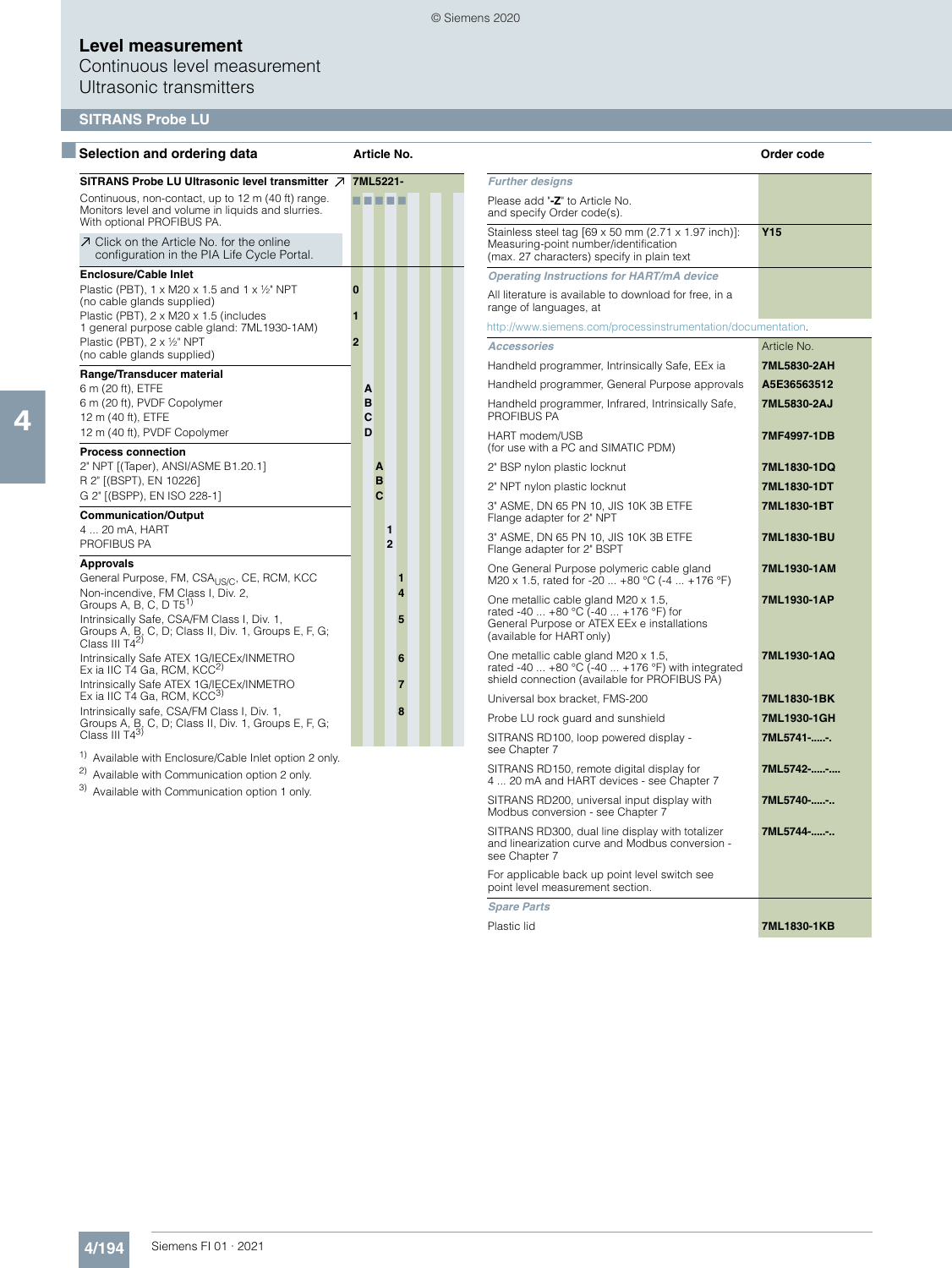Continuous level measurement Ultrasonic transmitters

7ML1830-1BK

 $\mathbf{o}$ 

**SITRANS Probe LU with FMS 200 universal box bracket** 

**JANTINI** 

**SITRANS Probe LU**

### ■ **Options**



SITRANS Probe LU optional flange adapter, dimensions in mm (inch) SITRANS Probe LU with optional mounting bracket

#### ■**Dimensional drawings**



SITRANS Probe LU, dimensions in mm (inch)